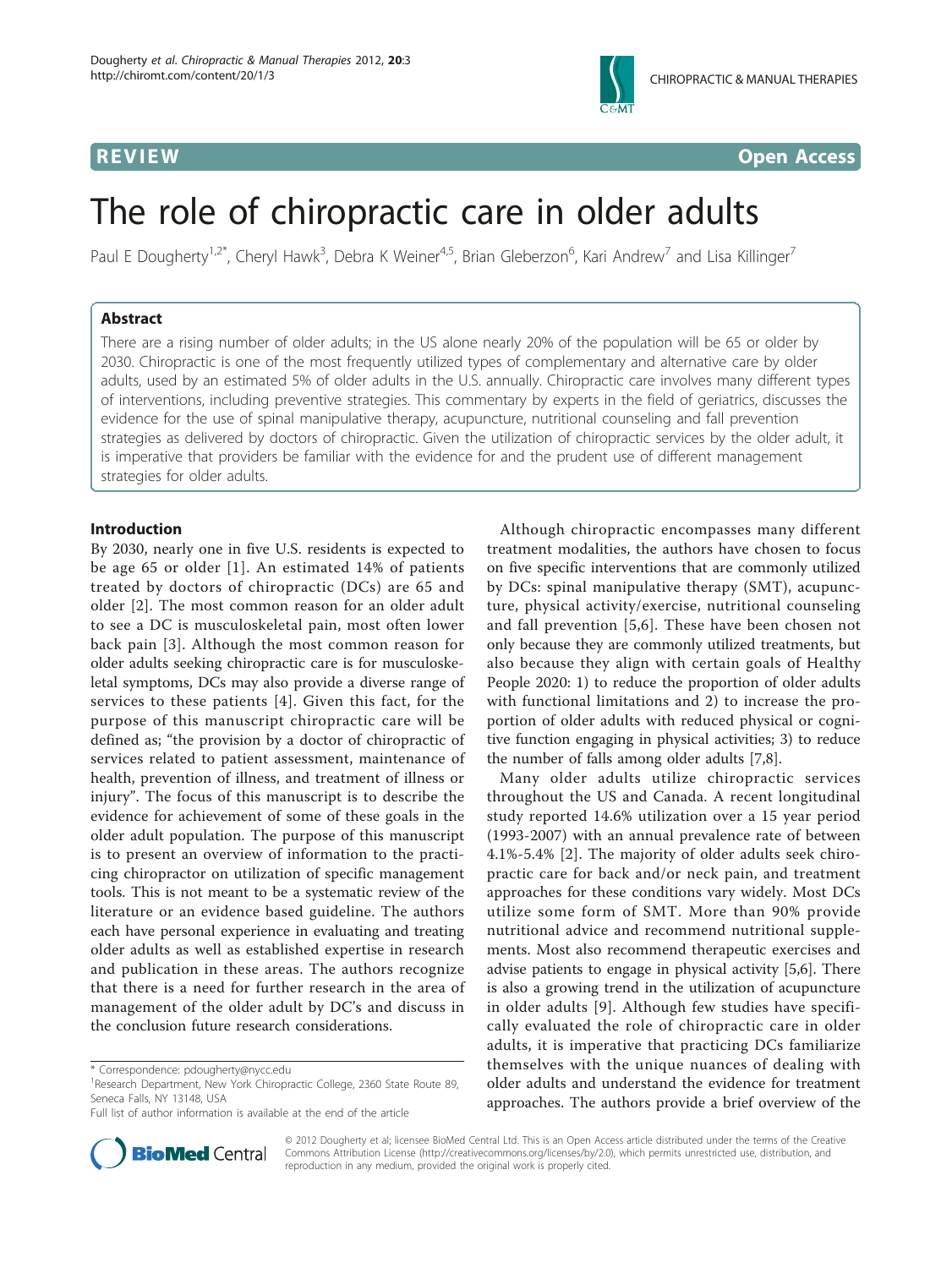current evidence for each of the interventions listed above as well as their commonly reported indications and contraindications.

## Role of spinal manipulative therapy in older adults

Spinal pain is a significant musculoskeletal problem among older patients [[10](#page-6-0)]. A recent report states the prevalence of disabling and non-disabling back pain in community-dwelling adults is 6% and 23%, respectively [[11\]](#page-6-0). There are data that suggest that SMT may play an important role in the management of patients with spinal and peripheral joint pain and associated dysfunction [[12](#page-6-0)]. From the perspective of the public, chiropractic care is most closely associated with SMT, which is traditionally high-velocity, low-amplitude (HVLA) maneuvers applied manually to spinal and peripheral joints [[13\]](#page-6-0). These maneuvers move the joints from the end of their active and passive ranges of motion into the paraphysiological joint space, but not beyond their limit of anatomic integrity to deliver a therapeutic stimulus to the joint complex [\[14](#page-6-0)].

It is important to recognize that SMT used by DCs in practice may incorporate multiple techniques. These techniques may include varying levels of biomechanical force, ranging from high-velocity, low-amplitude to lowvelocity, low-amplitude. SMT may also include instrument-assisted manipulation, use of specialized tables, use of padded wedges and many low-force techniques [[5,6](#page-6-0)]. While it is assumed that alteration of techniques may play an important role in older adults where variation in technique and application of force is thought to aid in prevention of injury associated with a SMT, there is a need for further research to determine the most appropriate approach in this population. There are two trials that have compared outcomes in older adults comparing a higher force technique versus a lower force technique; both of these trials demonstrated comparable results with both techniques [[15,16](#page-6-0)].

There is a limited but suggestive body of knowledge that supports the effectiveness of SMT for many conditions that affect older patients [[17\]](#page-6-0). This body of knowledge includes expert opinion, case reports, case series, observational studies and a few randomized controlled trials [[17\]](#page-6-0). The majority of studies evaluated the role of SMT for musculoskeletal pain syndromes including lower back pain with and without stenosis [\[15](#page-6-0),[18\]](#page-6-0) neck pain with and without stenosis [[19](#page-6-0),[20\]](#page-6-0), knee pain [[21,22](#page-6-0)] and thoracic function [\[23](#page-6-0),[24\]](#page-6-0). In addition there has been investigation into the role of SMT in patients with dizziness [\[25](#page-7-0)-[28](#page-7-0)].

There are a number of case reports and case series that describe the successful management of older patients with spinal or peripheral joint pain using lowvelocity, low-amplitude mobilizations and high-velocity, low-amplitude manipulations as well as instrumentassisted manipulation, padded wedges and other low force techniques [\[29](#page-7-0)]. Observational studies and randomized controlled trials have reported improvement of spinal pain (acute, sub-acute and chronic) among seniors using not only SMT but also low force techniques such as BioEnergetic Synchronization Technique [[16](#page-6-0)] and Cox Flexion-Distraction technique [[15\]](#page-6-0). The 2010 UK Report of Manual therapies reported that "SMT is effective in adults for: acute, subacute, and chronic low back pain; migraine and cervicogenic headache; cervicogenic dizziness; manipulation/mobilization is effective for several extremity joint conditions; and thoracic manipulation/mobilization is effective for acute/ subacute neck pain [[30\]](#page-7-0)." However, the authors did not do a sub-analysis of older adults.

In addition to spinal pain, there is a limited body of evidence reporting on the role of SMT to address symptoms associated with other co-morbid clinical conditions [[31\]](#page-7-0), including: COPD [\[23,24\]](#page-6-0), constipation [[32\]](#page-7-0), depression (associated with back pain) [\[33](#page-7-0)], Parkinson's disease [[34](#page-7-0),[35\]](#page-7-0), multiple sclerosis [[36](#page-7-0)], pneumonia [[37\]](#page-7-0), spinal stenosis [[18](#page-6-0)], urinary incontinence [[38](#page-7-0)], and osteoarthritic pain and dysfunction, especially of the knee [\[21](#page-6-0)]. This body of evidence is limited in that is it chiefly comprised of descriptive studies–case reports and case series. There are no high quality trials reporting on these conditions. There is a need to further investigate the role of SMT in the older adult for these non-spine related conditions.

# **Safety**

There are limited data on the safety of SMT in the older adult population. Dougherty et al. have reported on the safety of SMT in the older adult population, specifically in osteoporosis, anticoagulation therapy and spinal stenosis. These data are from two randomized controlled trials and also from retrospective data from a chiropractic clinic in a long term care facility. The retrospective file review reports on institutionalized older adults who underwent SMT. These patients had significant co-morbidities such as osteoporosis, post-stroke status, Parkinson's disease, amyotrophic lateral sclerosis and other chronic conditions [[34\]](#page-7-0). The data from the randomized controlled trials showed adverse event data lower than previously reported in the literature, with only 35% of the patients experiencing any type of AE and none experiencing any serious adverse events associated with SMT [[39\]](#page-7-0). It is noted that the AE's reported in this trial utilized a standard definition of AE's utilized typically in drug trials. However, these were reported utilizing different terminology than the retrospective review of older adults treated in a long-term care facility, which used recently reported manual therapy specific terminology for reporting AE's [[40](#page-7-0)]. This variation in criteria for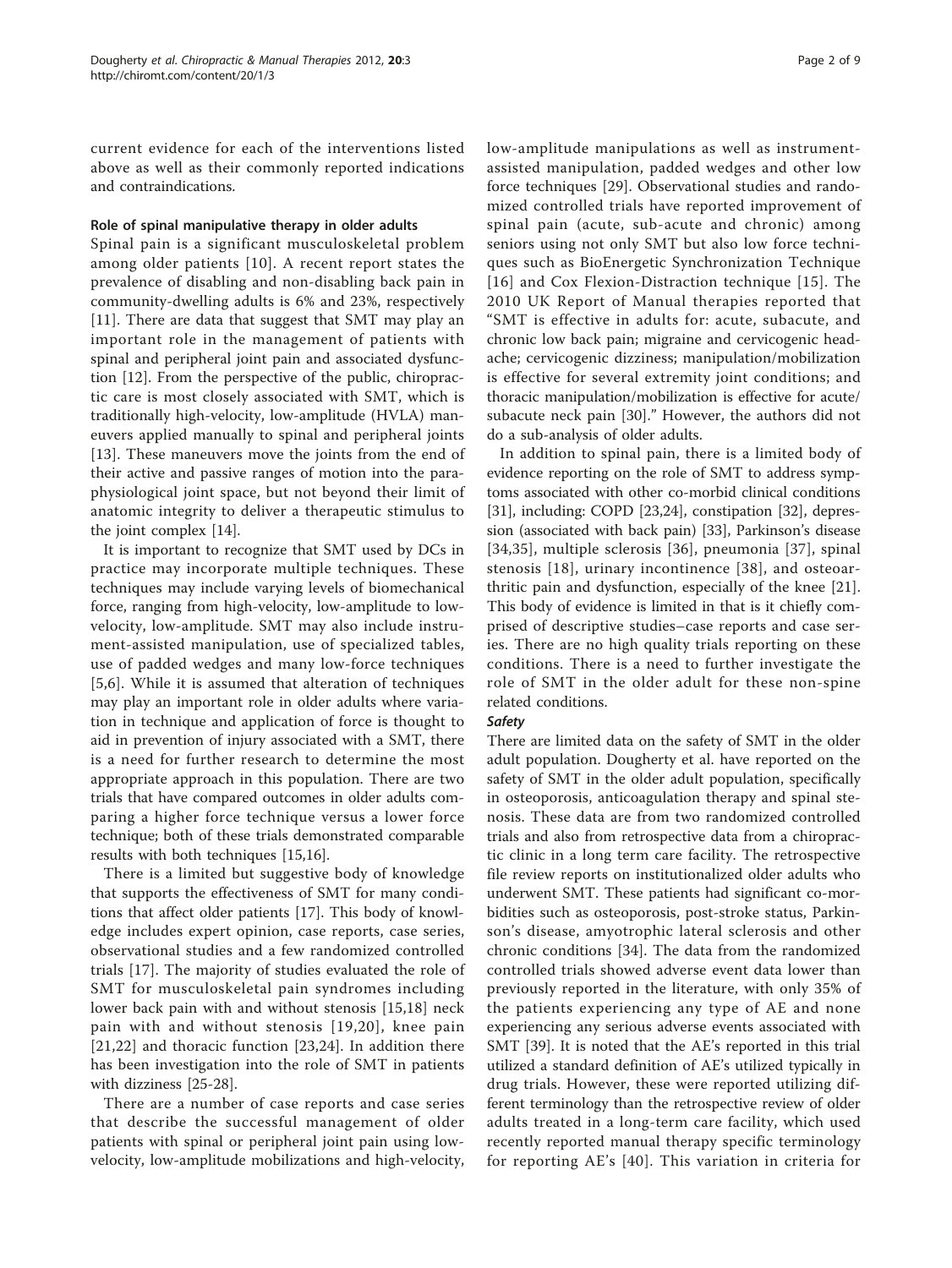reporting adverse events highlights the need to develop a universally accepted format of reporting adverse events in studies evaluating spinal manipulation that can be used in multiple research settings.

It is felt that there may even be a lower incidence of AE's associated with SMT in older adults due to the practice by most DCs of modifying their use of SMT, often substituting lower-force for higher-force procedures to minimize the net force applied to a joint [[41](#page-7-0)]. In addition to the topics discussed above, there are other non-manipulative manual procedures available to DCs [[29,42](#page-7-0)]. Table 1 describes the results of a consensus project on best practices in the geriatric population concerning SMT treatment considerations in the older adult [[4](#page-6-0)].

## Acupuncture in older adults

For the purpose of this manuscript, "acupuncture" is defined as any of a variety of interventions that are administered using acupuncture needles. In the setting of low back pain management, this includes but is not limited to traditional Chinese acupuncture, percutaneous electrical nerve stimulation (PENS; a.k.a. percutaneous neuromodulation therapy), auricular acupuncture, trigger point deactivation, and deep intramuscular electrical stimulation. It is of note that there have been no trials conducted in which chiropractors have delivered the acupuncture to older adults. There is a need to further evaluate the role of chiropractors delivering acupuncture in a clinical setting, particularly in older adults who may not be able to tolerate more traditional manual therapy techniques. There is also a need to standardize the role of training of chiropractors to perform acupuncture in older adults. The authors have chosen to only discuss those trials that have specifically focused on older adults with LBP, since that is the most common presentation of older adults to chiropractors.

While older adults have been included in some trials evaluating the efficacy of acupuncture for the treatment of low back pain (LBP), only two have focused exclusively on older adults [[43,44](#page-7-0)]. These have evaluated a more contemporary acupuncture technique, lumbar PENS. The first of these studies was a randomized controlled pilot trial involving 34 community dwelling older adults with chronic low back pain (CLBP) who received either lumbar PENS or a control procedure (acupuncture needles without electrical stimulation) twice a week for 6 weeks and participants were followed for 3 months [[43](#page-7-0)]. Both groups also received physical therapy. Those randomized to lumbar PENS experienced significant pain reduction and functional improvement that was maintained at 3 months, but the group that received the control procedure experienced no improvement [\[43\]](#page-7-0).

The second study was a randomized controlled trial of 200 older adults with CLBP who received one of four interventions twice a week for 6 weeks: 1) lumbar PENS and a general conditioning and aerobic exercise (GCAE) program, 2) lumbar PENS alone, 3) limited lumbar PENS (only 2 of 12 needles were stimulated for 5 minutes as compared with full PENS during which all needles are stimulated for 30 minutes), or 4) limited lumbar PENS and GCAE. Participants were followed for 6 months and all four groups experienced significant improvement that was maintained during the follow-up period [[44](#page-7-0)]. Thus while electrical stimulation appears to be essential for therapeutic response, the minimal therapeutic dose is unknown. In addition to treatment for lower back pain, other studies have evaluated the role of acupuncture for other conditions. A recent review of the use of acupuncture for chronic musculoskeletal pain reported that there is insufficient experimental evidence to recommend the use of traditional Chinese acupuncture over other modalities for older adults with persistent musculoskeletal pain. The authors then state however that there are promising preliminary data to support the use of percutaneous electrical nerve stimulation for persistent low back pain [\[45\]](#page-7-0).

The other acupuncture procedures noted above have not been studied exclusively in older adults, although they are not uncommonly used by practitioners trained in acupuncture. With Traditional Chinese Acupuncture, needles are strategically placed in acupuncture points to move the flow of energy or Qi (pronounced "chi"). Acupuncture points may be distant from the site of pathology. Needles may be stimulated mechanically (i.e., the acupuncturist intermittently turns the needles), with heat (e.g., lamp, moxibustion), light (e.g., laser), or electricity. Percutaneous electrical nerve stimulation uses

| Table 1 Treatment considerations for older adults [4] |  |  |
|-------------------------------------------------------|--|--|
|-------------------------------------------------------|--|--|

| Patient characteristic                                                          | <b>Treatment modification</b>                                                                                                                                 |  |  |  |
|---------------------------------------------------------------------------------|---------------------------------------------------------------------------------------------------------------------------------------------------------------|--|--|--|
| Small body size; increased frailty                                              | Decrease biomechanical force                                                                                                                                  |  |  |  |
| Severe osteoporosis and/or other bone diseases<br>such as infection or cancer.  | High-force manipulation is contraindicated                                                                                                                    |  |  |  |
| Anticoaqulation or corticosteroid medication                                    | Soft tissue or other manual procedures which compress tissues are either contraindicated or<br>should be used with caution and decreased biomechanical force. |  |  |  |
| Fear or anxiety related to manipulation, or<br>preference for type of procedure | Adapt manipulation and soft tissue procedures to optimize patient comfort                                                                                     |  |  |  |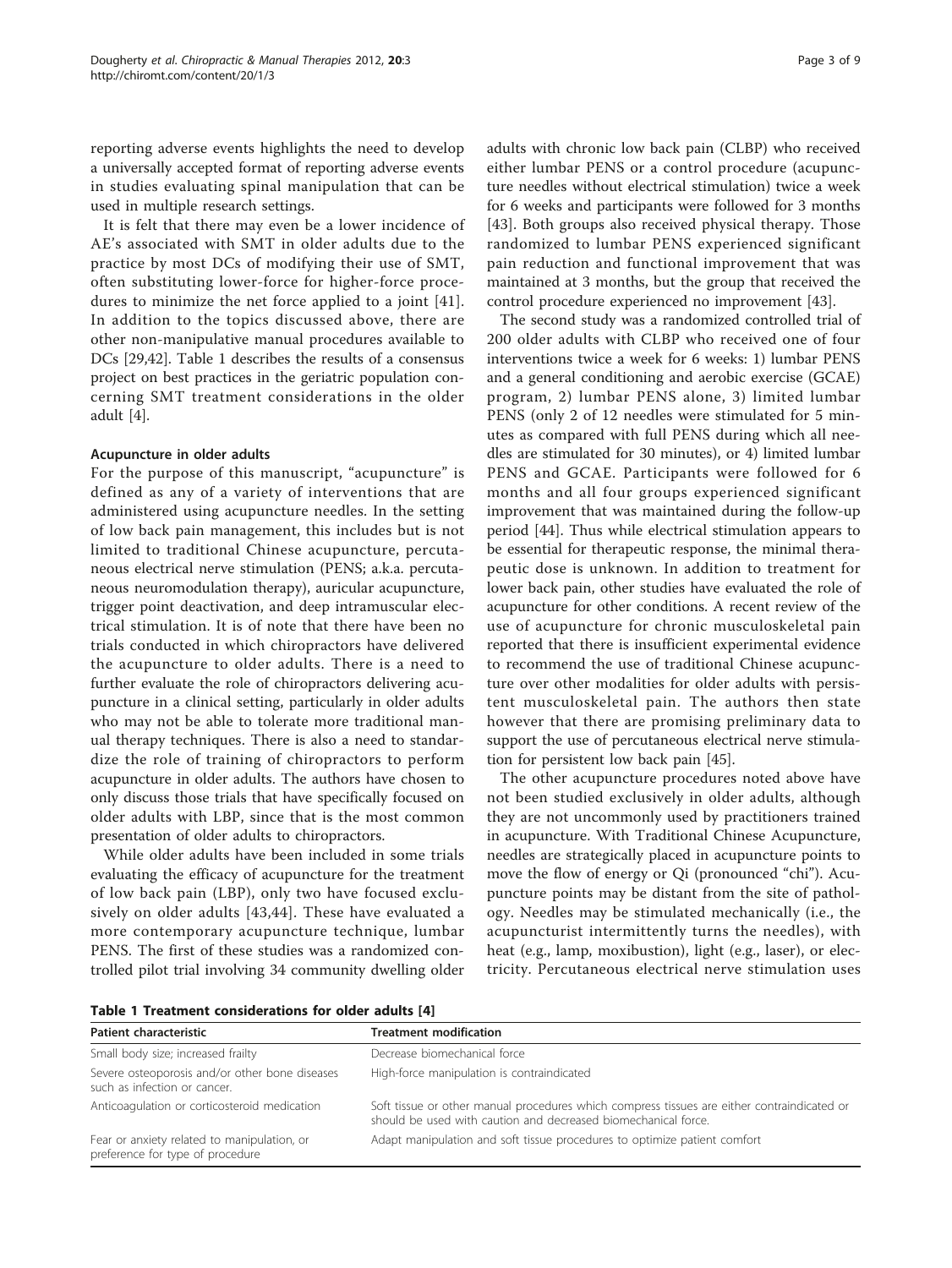electricity exclusively, and needles are placed neuroanatomically along dermatomes, myotomes and scleratomes. Duration of treatment with TCA and PENS is typically 20-40 minutes. Auricular acupuncture guides the placement of acupuncture needles according the homunculus on the ear's surface. A variety of needle types are available, some of which can be left in place for several days. Trigger point deactivation ("dry needling") and deep intramuscular electrical stimulation are targeted to localized areas of myofascial pain. There is a need for further research in evaluating the therapeutic role of these specific techniques in older adults.

A summary of the indications, relative contraindications and potential adverse effects associated with these procedures is provided in Table 2.

## Nutritional counseling in older adults

Current research indicates that a large percentage of older adults do not receive adequate amounts of micronutrients in their daily diet [[46](#page-7-0),[47\]](#page-7-0). Studies report that prevention strategies in the form of improvement in diet and health promotion counseling can lead to improved quality of life, significant reductions in disability, and reduction in health care costs [\[48,49\]](#page-7-0).

The main goal for nutritional counseling should be to improve food choices, particularly with respect to increasing the intake of fruits and vegetables [[48](#page-7-0)]. If consumption of adequate energy and micronutrients cannot be managed with dietary modification the use of dietary supplements may be considered. However, given the lack of rigorous clinical trials evaluating the effectiveness of dietary supplements it is difficult to make strong recommendations for or against nutritional supplements for meeting the nutritional needs of older adults.

Although multivitamin-mineral (MVM) supplements are used commonly by older adults, there is limited evidence of their impact on health outcomes [[50\]](#page-7-0). Vitamin D and calcium supplements appear to have the most beneficial effects [[51,52\]](#page-7-0). They have been found to be a critical adjunct to any pharmacologic regimen in the treatment of osteoporosis [[52\]](#page-7-0) and in the prevention of hip fractures and other non-vertebral fractures [[51\]](#page-7-0). In addition, a recent systematic review on Vitamin D found that "Vitamin D treatment effectively reduces the risk of falls in older adults [\[53](#page-7-0)]." Recommended daily intake for calcium and vitamin D are 1,200 mg and 1,000 IU respectively [[51](#page-7-0)]. All other commonly consumed supplements cannot be recommended at this time either due to inadequate evidence or due to evidence of significant side effects.

Even though a supplement may be considered "benign," providers must be aware of potential drug or disease interactions [[51](#page-7-0)]. Data from the National Social Life, Health and Aging Project (NSHAP), a recent population-based survey of community-dwelling older adults in the United States, evaluated the potential impact of medication use on clinical outcomes that may result from drug interactions, including interactions between prescription and nonprescription therapies. Among prescription medication users, concurrent use of over-thecounter medications was 46% and concurrent use of dietary supplements was 52%.

A recent survey on dietary supplement use in the U.S. found that about one-half of the U.S. population and 70% of adults  $\geq$  71 years of age use dietary supplements;

Table 2 Acupuncture and related modalities for the treatment of CLBP

| <b>Modality</b>                                        | <b>Indications</b>                                                                                                                                                                               | <b>Contraindications</b><br>(relative)                                                                                                        | <b>Potential Adverse Effects</b>                                                                                         |
|--------------------------------------------------------|--------------------------------------------------------------------------------------------------------------------------------------------------------------------------------------------------|-----------------------------------------------------------------------------------------------------------------------------------------------|--------------------------------------------------------------------------------------------------------------------------|
| Traditional Chinese<br>Acupuncture (TCA)               | Insufficient clinical trials evidence to recommend for older<br>adults with CLBP                                                                                                                 | • Bleeding diathesis<br>• Pacemaker (if leads cross<br>chest when using electrical<br>stimulation)<br>· Severely immune-<br>compromised state | · Bleeding, bruising<br>• Infection (very rare)<br>• Transient pain flare<br>• Transient fatique<br>• Vasovagal response |
| Percutaneous<br>electrical nerve<br>stimulation (PENS) | CLBP in older adults; minimum effective dose of electrical<br>stimulation unknown                                                                                                                | As with TCA                                                                                                                                   | As with TCA                                                                                                              |
| Auricular<br>acupuncture                               | Insufficient clinical trials evidence to recommend for older<br>adults with CLBP; theoretically useful for augmenting<br>corporeal treatments.                                                   | • Bleeding diathesis<br>· Cartilage disease (e.g.,<br>relapsing polychondritis)                                                               | As with TCA                                                                                                              |
| Trigger point<br>deactivation                          | Myofascial pain; local twitch response is essential<br>therapeutic element (ref). May be combined with other<br>acupuncture modalities, e.g., following PENS for recalcitrant<br>localized pain. | As with TCA                                                                                                                                   | As with TCA; as compared with TCA<br>and PENS, trigger point deactivation<br>may be painful.                             |
| Deep intramuscular<br>electrical<br>stimulation        | Localized myofascial pathology (e.g., piriformis, erector<br>spinae); may be performed in addition to TCA or PENS for<br>recalcitrant localized myofascial pain.                                 | As with TCA                                                                                                                                   | As with TCA                                                                                                              |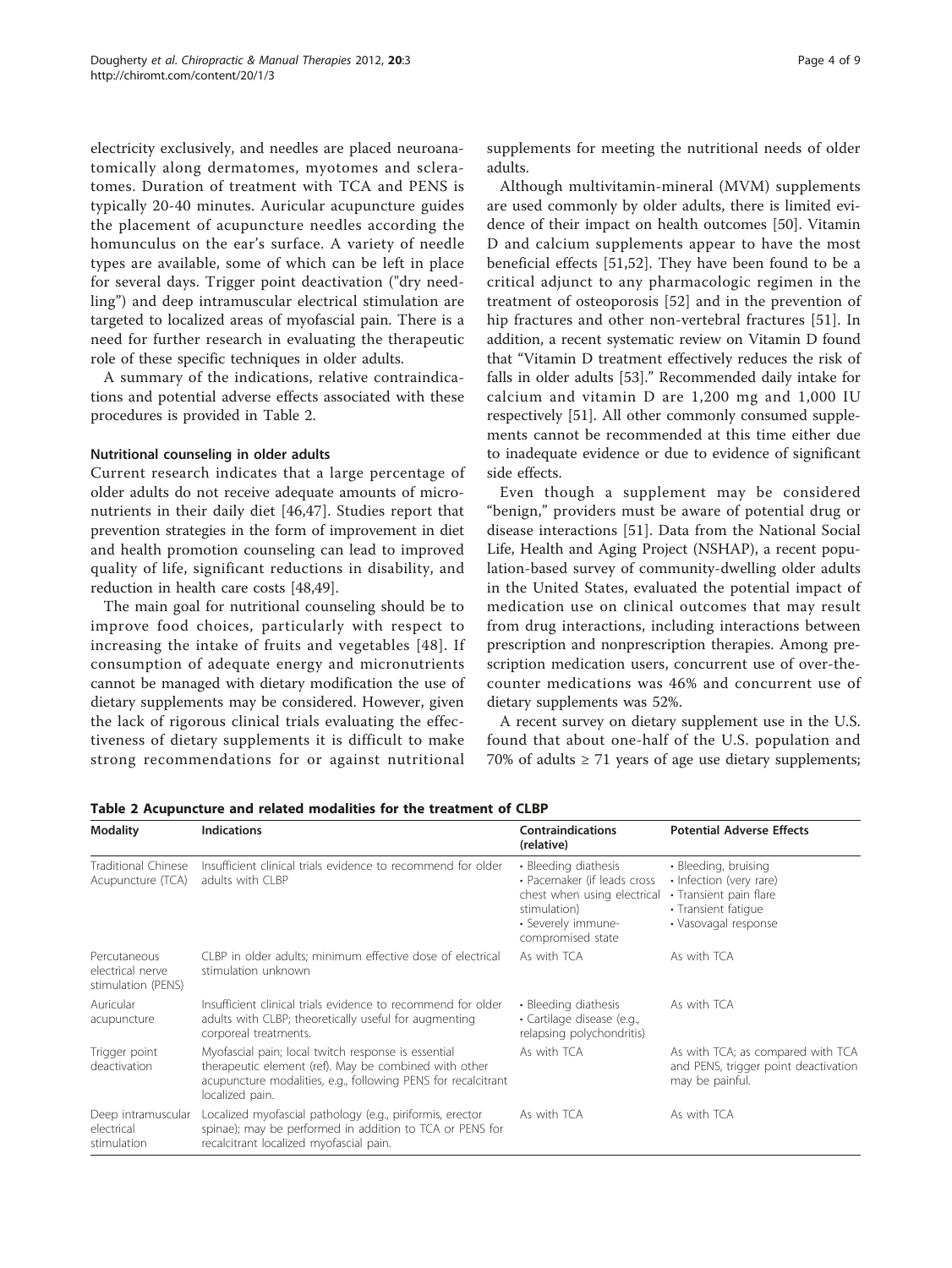one-third use multivitamin-multimineral dietary supplements [[54\]](#page-7-0). Overall, 68% of older adults using prescription medications are concurrently using over-thecounter medications, dietary supplements, or both. It was found that 1 in 25 older adults (approximately 2.2 million) were at risk for a major potential drug-drug interaction, and that more than half of these involved non-prescription therapies (including supplement use) [[55\]](#page-7-0). Physicians are frequently unaware of their patients' nonprescription medication and/or supplement use because they do not ask patients; patients do not report such use, or both. The economic and health consequences of these potential interactions are considerable [[55\]](#page-7-0). It is therefore imperative to for both the consumer and the DC to understand the benefits and risks for utilization of dietary supplements, identify potential interactions with other medications, and avoid large combinations to decreased overconsumption [[52\]](#page-7-0). Adverse events associated with supplement use alone, apart from interactions, may include excess levels of iron and zinc. In addition, iron overload has been associated with coronary artery disease. Zinc overload has been associated with reduced copper status, impaired immune response, and lowered plasma high-density lipoprotein cholesterol levels [[46](#page-7-0)].

These findings suggest that encouraging positive attitudes about a healthful diet in combination with nutrition guidance and appropriate supplement information may result in promoting advantageous use of supplements by this at-risk population.

# Physical activity and exercise in older adults

The majority of DCs report that they utilize therapeutic exercise in their practices.<sup>5</sup> Physical activity and exercise are often recommended by DCs to their older adult patients. A recent population survey demonstrated that exercise recommendation was underutilized by providers of multiple disciplines [[56\]](#page-7-0). Position statements for osteoarthritis recommend exercise as a key component of disease management [\[57](#page-7-0)]. Painful limitation of function and muscle loss (i.e., sarcopenia) are two common reasons for the recommendation of exercise in this population. The loss of muscle strength has been identified as a physiologically limiting factor to living independently among older persons [[58](#page-7-0)]. Recent reviews have shown the positive effects of aerobic exercise and strength training on strength, balance, and physical functioning [\[59\]](#page-7-0). These reviews demonstrate a modest beneficial effect of resistive training on strength outcomes and strong evidence for the improving function, particularly gait speed and chair stands.

There are a few studies that have specifically evaluated long term improvements in disability in patients who undergo resistance training [[60\]](#page-7-0). There are also strong data supporting the role of resistance exercise in improving pain associated with knee osteoarthritis [\[61](#page-7-0)]. A recent study reports that community dwelling older adults who were adherent to an adaptive physical activity program had lower levels of pain related disability [[62](#page-7-0)]. Back pain is a common problem among the older adult population and the most common condition for which older adults seek care with a DC. DCs often combine SMT and exercise therapy. Recent studies have demonstrated the benefits of combining exercise and spinal manipulation for chronic lower back pain; however none of these studies have been specifically carried out in older adults [\[63](#page-7-0)].

A recent comparative effectiveness review found structured exercise and SMT appear to offer equivalent benefits in the management of pain and function for patients with nonspecific chronic LBP [[64\]](#page-7-0). The recommendation from this review was, "if no clinical benefit is appreciated after using one of these approaches for 8 weeks, then the treatment plan should be reevaluated and consideration should be given to modifying the treatment approach or using alternate forms of care [[64](#page-7-0)]." In addition to the use of exercise for the treatment of back pain, a recently systematic review found that there is moderate evidence on the use of exercise for fall prevention [[65\]](#page-7-0). Another systematic review found that interventions with balance exercises reduced falls or fallrelated fractures and improved balance in the majority of the studies reviewed. Muscle strengthening exercises were also found to be effective in improving lower extremity strength and back extensor strength; however, not all RCT's reviewed reported positive effects. Bone strength was improved by weight-bearing aerobic exercise with or without muscle strengthening exercise when the duration of the intervention was at least a year [[66\]](#page-7-0).

Given the evidence for the use of exercise recommendation, it is important that the clinician be aware of any risks associated with exercise therapy in older adults. A recent review article found that among 121 trials identified, 53 trials provided no comments about adverse events, 25 trials reported no adverse events occurred, and 43 trials reported some types of adverse events. Most adverse events reported were musculoskeletal problems such as muscle strain or joint pain. Adverse events were reported more often in trials that recruited participants with certain health conditions, functional limitations, or sedentary lifestyle [[67](#page-7-0)]. The most important considerations in providing an exercise program for older adults is to assess their general health status and to assure that the program is tailored to their needs, whether it is strength, endurance, balance or improved motion. The older adult should be educated in warning signs such as chest pain or shortness of breath.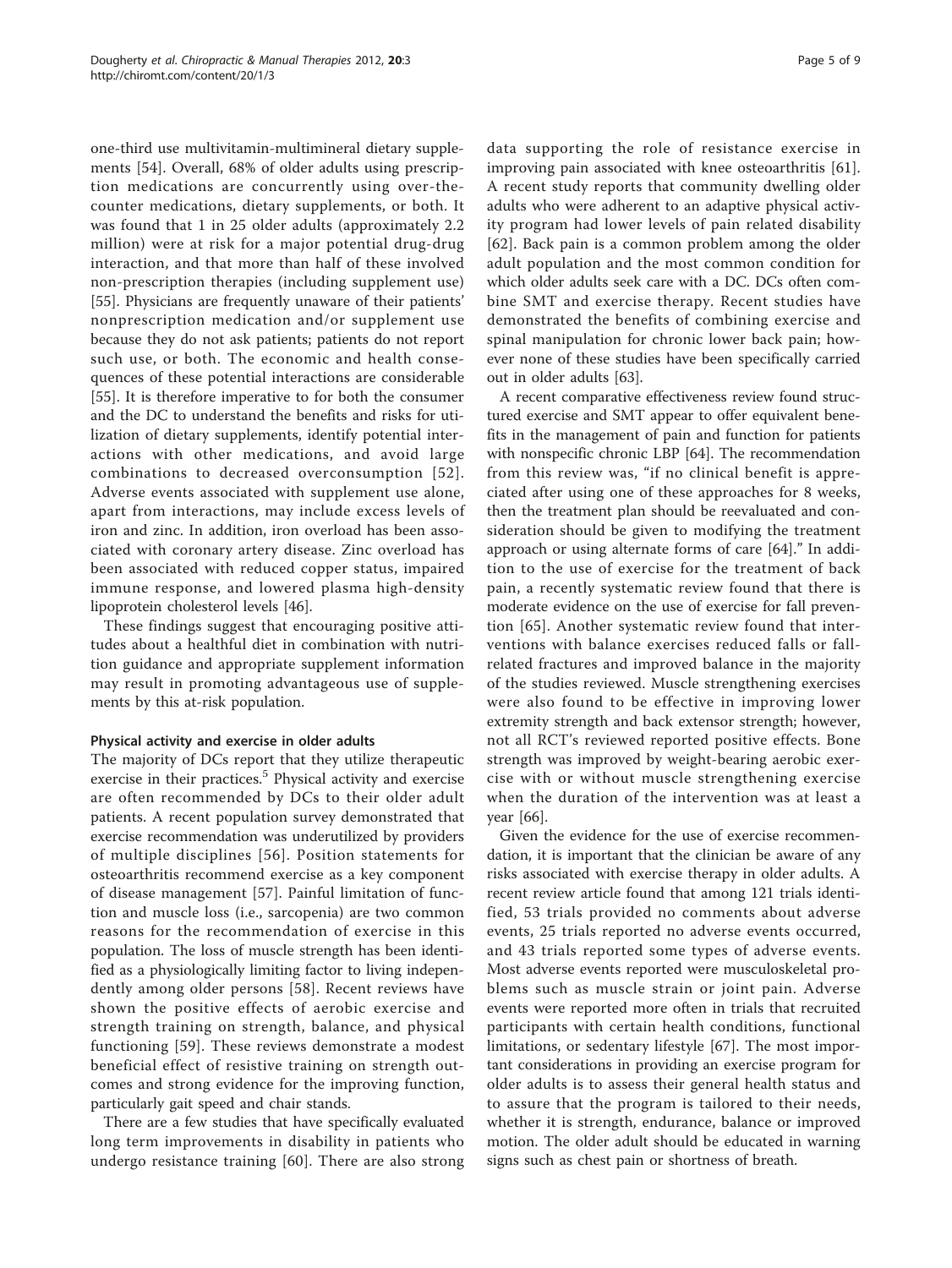The most important principle in developing an exercise program for the older adult is to work with him/her in order to agree on a program to which they will adhere to. Patient centered exercise prescription involves shared goals between the patient and the provider [\[68](#page-7-0)]. The practitioner may also want to perform simple functional tests periodically, such as timed up and go or single leg stance [\[69\]](#page-7-0), to demonstrate to the patient that they are making progress, which may otherwise be difficult for the patient to perceive. Finally, patients should be encouraged to participate in activities they enjoy; in fact one study found that leisure time activity was more effective than structured exercise in patients with lower back pain [[70](#page-7-0)].

#### Fall prevention in older adults

Falls can result in decreased quality of life, disability, and/or death in older adults. Approximately one-third of those aged 65 and older fall each year, and falls are the leading cause of unintentional injuries and unintentional injury deaths in this population [[71\]](#page-7-0). Related direct medical costs are at least \$19 billion, expected to reach \$44 billion by 2020 [\[65\]](#page-7-0). Of those fallers whose injuries require hospitalization, 40-50% subsequently lose their independence and enter a nursing home [[72](#page-7-0)].

Fall prevention in older adults is a national priority, and is the subject of two Healthy People 2020 objectives [[8\]](#page-6-0). Fall prevention interventions are based on the identification and reduction of modifiable risk factors. The most important modifiable risk factors for falls in older adults are impaired mental status; psychotropic medications; polypharmacy; environmental hazards; poor vision; lower extremity weakness and/or dysfunction; and impairments in balance, gait and activities of daily living [[73\]](#page-8-0).

A 2010 systematic review funded by the Agency for Healthcare Research and Quality examined interventions designed to reduce falls in older adults [[65](#page-7-0)]. Physical therapy, Vitamin D supplementation and, as stated above in the section on physical activity, exercise interventions to improve gait, balance, and/or function were found to reduce fall risk [[65](#page-7-0)]. Although chiropractic care was not included in the review, these interventions are within the scope of chiropractic practice.

A consensus statement on "best practices" for chiropractic care for older adults specifically recommends that DCs collect falls history information, and states that they provide treatment and exercises for musculoskeletal conditions, which can be extrapolated to be appropriate for reducing fall risk [\[4\]](#page-6-0). Furthermore, recent reviews written by DCs emphasize the importance of incorporating fall prevention into chiropractic practice [[74](#page-8-0),[75](#page-8-0)].

Pain-related musculoskeletal disability may influence balance, gait and the ability to accomplish daily activities, and therefore may contribute to fall risk. There is considerable evidence for positive effects of SMT for spine-related pain [[30\]](#page-7-0). Because chronic musculoskeletal pain, such as that of osteoarthritis, is one factor affecting gait and balance in older people, chiropractic care may have an impact on fall prevention by treating joint pain and stiffness. Also, the literature suggests a possible positive effect of SMT on certain types of vertigo. There is limited, although promising, evidence that manual therapies may be beneficial for cervicogenic vertigo [\[27,28,30,31,](#page-7-0)[76,77](#page-8-0)].

# **Discussion**

DCs can play an important role in the management of health conditions in the older adult. Chiropractic care has often been associated only with the management of musculoskeletal disorders by the application of SMT. However, as we have discussed in this article, DCs often utilize multiple treatment modalities that address the patient as a whole, not only his or her musculoskeletal symptoms. It is important that the clinician evaluate the patient for any associated risks to the chosen intervention. There is a need for the practicing clinician to evaluate the most effective clinical strategy for managing the challenging older adult patient. The management of older adults is complicated by many factors such as comorbidities that may limit the type of treatment intervention employed. These co-morbidities, as highlighted in this manuscript, include concerns of osseous weakness, interaction of nutritional supplements with current prescription medication as well as concerns about fall risk. The busy practitioner must plan to spend extra time with the older adults patient to appropriately manage this population. This is a challenge given the current healthcare system. A recent survey discussed the barriers to such things as fall prevention discussions with older adults [\[78](#page-8-0)]. Not only are there barriers to discussions about fall prevention, but there are concerns about the amount of time that should be taken to appropriately educate the older adult concerning exercise recommendations [[79](#page-8-0)]. There is a strong case to be made for the role of multidisciplinary care in the older adult with musculoskeletal pathology, however to achieve this the practicing chiropractor must develop relationships with those outside the chiropractic profession. This integrated care model has been described and has the potential to improve the overall role of chiropractic in the healthcare system [[80\]](#page-8-0).

There is concern about risk in the chiropractic management of the older adult and as mentioned in the body of the manuscript there is a need for systematic evaluation of the risk associated with any management strategy. In order to facilitate this evaluation of risk there is a need to develop a common terminology for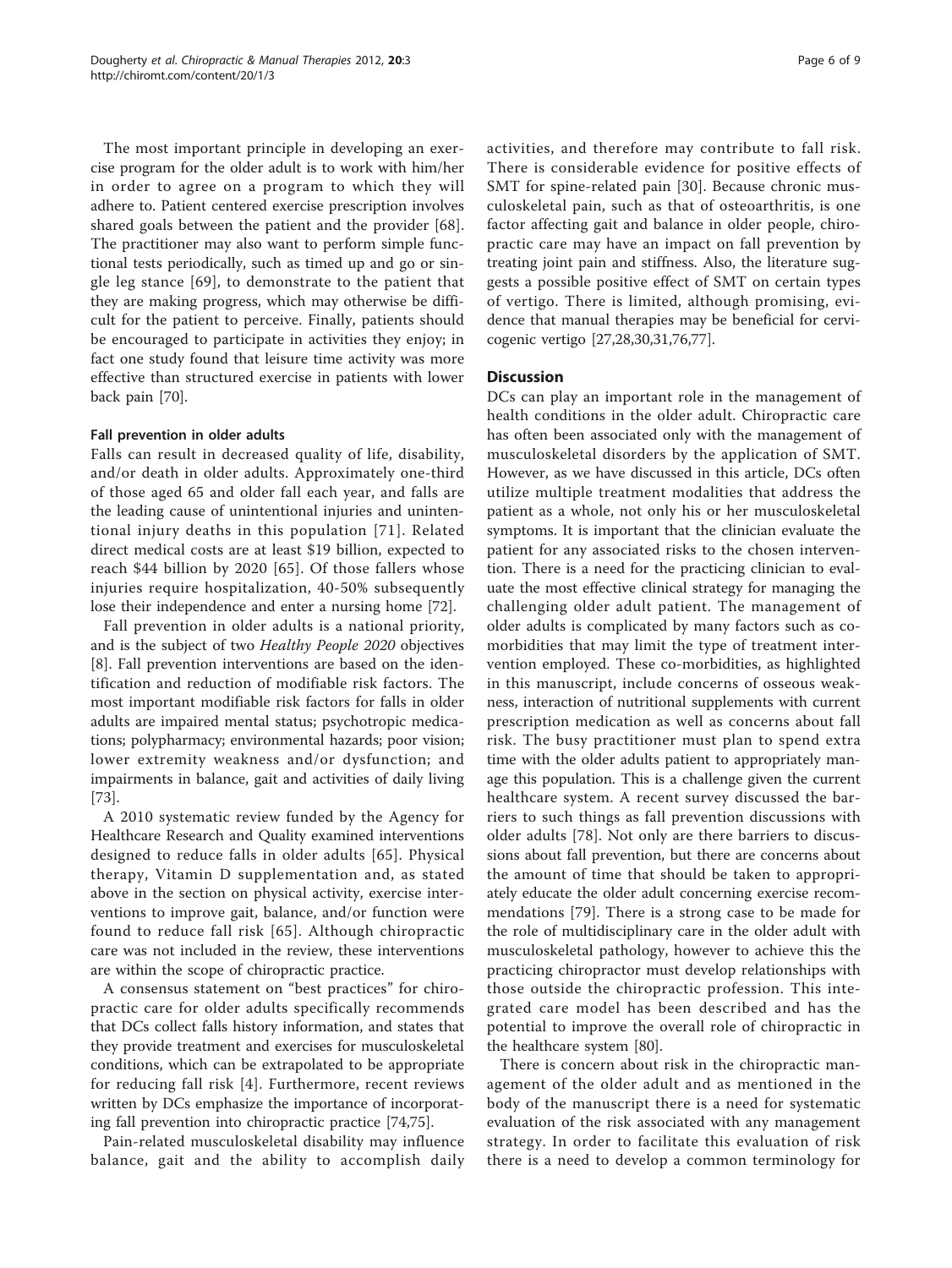<span id="page-6-0"></span>the reporting of untoward events associated with any management strategy. While there have been efforts toward this, unfortunately the proposed terminology proposed by Carnes et al. [[40](#page-7-0)] are not practical in some research settings such as the Veteran's Health Administration.

Once risks have been ruled out, the DC, while being sensitive to patient preferences, can choose from a wide variety of treatment approaches within the chiropractic scope of practice. It is noteworthy that there remains a controversy concerning the role of the chiropractor in delivering acupuncture. In the US the regulations concerning the use of acupuncture vary by state and therefore it is not able to be utilized in all clinical settings. There is also a need for research further defining the role of acupuncture in the management of older adults.

As the number of older adults presenting to chiropractic practices increases it is imperative that the DC not only discuss the patient's current complaints, but also preventive strategies including fall prevention, nutritional counseling and physical activity. As the population continues to age there will be a greater need for the chiropractic profession to meet the needs of the older adult.

## Conclusions

While there is already substantial published research to assist the evidence-based DC in his/her care plan for the older adult, there is a need for well designed clinical trials and large observational studies to identify the most beneficial treatments, particularly for complementary and alternative interventions such as manual therapy including, but not limited to, spinal manipulative therapy and acupuncture.

#### Author details

<sup>1</sup> Research Department, New York Chiropractic College, 2360 State Route 89, Seneca Falls, NY 13148, USA. <sup>2</sup>School of Medicine and Dentistry, University of Rochester, Rochester, NY 14620, USA. <sup>3</sup>Logan College of Chiropractic, Chesterfield, MO 63017, USA. <sup>4</sup>Anesthesiology & Psychiatry, VA Pittsburgh, Pittsburgh 15261, USA. <sup>5</sup>U. of Pittsburgh, 3550 Terrace Street Pittsburgh, PA 1526, USA. <sup>6</sup>Canadian Memorial Chiropractic College, 6100 Leslie Street, Toronto, ON M2H 3J1, Canada. <sup>7</sup>Palmer College of Chiropractic, 1000 Brady St, Davenport, IA 52803, USA.

#### Authors' contributions

PD conceived of the study, designed the study, drafted the manuscript, and reviewed literature. CH participated in manuscript writing and literature review. DW participated in manuscript writing and literature review. BG participated in manuscript writing and literature review. KA participated in manuscript writing and literature review. LK participated in manuscript writing and literature review. All authors read and approved the final manuscript.

#### Competing interests

The authors declare that they have no competing interests.

#### Received: 9 December 2011 Accepted: 21 February 2012 Published: 21 February 2012

#### References

- 1. U.S. Census Bureau: An older and more diverse population by midcentury. Book an Older and More Diverse Population by Mid-Century, City 2008.
- 2. Weigel P, Hockenberry JM, Bentler SE, Obrizan M, Kaskie B, Jones MP, Ohsfeldt RL, Rosenthal GE, Wallace RB, Wolinsky FD: [A longitudinal study](http://www.ncbi.nlm.nih.gov/pubmed/21176137?dopt=Abstract) [of chiropractic use among older adults in the United States.](http://www.ncbi.nlm.nih.gov/pubmed/21176137?dopt=Abstract) Chiropr Osteopat 2010, 18:34.
- 3. Coulter ID, Hurwitz EL, Adams AH, Genovese BJ, Hays R, Shekelle PG: [Patients using chiropractors in North America: who are they, and why](http://www.ncbi.nlm.nih.gov/pubmed/11805694?dopt=Abstract) [are they in chiropractic care?](http://www.ncbi.nlm.nih.gov/pubmed/11805694?dopt=Abstract) Spine 2002, 27:291-296, discussion 297-298.
- 4. Hawk C, Schneider M, Dougherty P, Gleberzon BJ, Killinger LZ: [Best](http://www.ncbi.nlm.nih.gov/pubmed/20732584?dopt=Abstract) [practices recommendations for chiropractic care for older adults: results](http://www.ncbi.nlm.nih.gov/pubmed/20732584?dopt=Abstract) [of a consensus process.](http://www.ncbi.nlm.nih.gov/pubmed/20732584?dopt=Abstract) J Manipulative Physiol Ther 2010, 33:464-473.
- 5. Christensen M, Kollasch M, Hyland JK: Practice Analysis of Chiropractic Greeley: NBCE; 2010.
- 6. Christensen M, Kollasch M, Ward R, Webb K, Day A, ZumBrunnen J: Job Analysis of Chiropractic Greeley: NBCE; 2005.
- 7. U.S. Department of Health and Human Services: Healthy people 2010: understanding and improving health. Book Healthy People 2010: Understanding and Improving Health. 2 edition. Washington: U.S. Government Printing Office; 2000.
- 8. U.S. Department of Health and Human Services: Healthy people 2020. Book Healthy People 2020 Washington: U.S. Government Printing Office; 2011.
- 9. Votova K, Wister AV: [Self-care dimensions of complementary and](http://www.ncbi.nlm.nih.gov/pubmed/16960457?dopt=Abstract) [alternative medicine use among older adults.](http://www.ncbi.nlm.nih.gov/pubmed/16960457?dopt=Abstract) Gerontology 2007, 53:21-27.
- 10. Weiner DK, Sakamoto S, Perera S, Breuer P: [Chronic low back pain in older](http://www.ncbi.nlm.nih.gov/pubmed/16420193?dopt=Abstract) [adults: prevalence, reliability, and validity of physical examination](http://www.ncbi.nlm.nih.gov/pubmed/16420193?dopt=Abstract) [findings.](http://www.ncbi.nlm.nih.gov/pubmed/16420193?dopt=Abstract) J Am Geriatr Soc 2006, 54:11-20.
- 11. Docking RE, Fleming J, Brayne C, Zhao J, Macfarlane GJ, Jones GT: Epidemiology of back pain in older adults: prevalence and risk factors for back pain onset. Rheumatology (Oxford) 2011, 50:1645-1653.
- 12. Bokarius AV, Bokarius V: [Evidence-based review of manual therapy](http://www.ncbi.nlm.nih.gov/pubmed/20412502?dopt=Abstract) [efficacy in treatment of chronic musculoskeletal pain.](http://www.ncbi.nlm.nih.gov/pubmed/20412502?dopt=Abstract) Pain Pract 2010, 10:451-458.
- 13. Hurwitz EL, Coulter ID, Adams AH, Genovese BJ, Shekelle PG: [Use of](http://www.ncbi.nlm.nih.gov/pubmed/9585743?dopt=Abstract) [chiropractic services from 1985 through 1991 in the United States and](http://www.ncbi.nlm.nih.gov/pubmed/9585743?dopt=Abstract) [Canada.](http://www.ncbi.nlm.nih.gov/pubmed/9585743?dopt=Abstract) Am J Public Health 1998, 88:771-776.
- 14. Pickar JG: [Neurophysiological effects of spinal manipulation.](http://www.ncbi.nlm.nih.gov/pubmed/14589467?dopt=Abstract) Spine J 2002, 2:357-371.
- 15. Hondras MA, Long CR, Cao Y, Rowell RM, Meeker WC: [A randomized](http://www.ncbi.nlm.nih.gov/pubmed/19539115?dopt=Abstract) [controlled trial comparing 2 types of spinal manipulation and minimal](http://www.ncbi.nlm.nih.gov/pubmed/19539115?dopt=Abstract) [conservative medical care for adults 55 years and older with subacute](http://www.ncbi.nlm.nih.gov/pubmed/19539115?dopt=Abstract) [or chronic low back pain.](http://www.ncbi.nlm.nih.gov/pubmed/19539115?dopt=Abstract) J Manipulative Physiol Ther 2009, 32:330-343.
- 16. Hawk C, Rupert R, Colonvega M, Boyd J, Hall S: [Comparison of Bio-](http://www.ncbi.nlm.nih.gov/pubmed/16949943?dopt=Abstract)[Energetic Synchronization Technique and customary chiropractic care](http://www.ncbi.nlm.nih.gov/pubmed/16949943?dopt=Abstract) [for older adults with chronic musculoskeletal pain.](http://www.ncbi.nlm.nih.gov/pubmed/16949943?dopt=Abstract) J Manipulative Physiol Ther 2006, 29:540-549.
- 17. Gleberzon BJ: [A narrative review of the published chiropractic literature](http://www.ncbi.nlm.nih.gov/pubmed/21629461?dopt=Abstract) [regarding older patients from 2001-2010.](http://www.ncbi.nlm.nih.gov/pubmed/21629461?dopt=Abstract) J Can Chiropr Assoc 2011, 55:76-95.
- 18. Stuber K, Sajko S, Kristmanson K: [Chiropractic treatment of lumbar spinal](http://www.ncbi.nlm.nih.gov/pubmed/19646390?dopt=Abstract) [stenosis: a review of the literature.](http://www.ncbi.nlm.nih.gov/pubmed/19646390?dopt=Abstract) J Chiropr Med 2009, 8:77-85.
- Kukurin GW: [The amelioration of symptoms in cervical spinal stenosis](http://www.ncbi.nlm.nih.gov/pubmed/15195045?dopt=Abstract) [with spinal cord deformation through specific chiropractic manipulation:](http://www.ncbi.nlm.nih.gov/pubmed/15195045?dopt=Abstract) [a case report with long-term follow-up.](http://www.ncbi.nlm.nih.gov/pubmed/15195045?dopt=Abstract) J Manipulative Physiol Ther 2004, 27:e7.
- 20. Murphy DR, Hurwitz EL, Gregory AA: [Manipulation in the presence of](http://www.ncbi.nlm.nih.gov/pubmed/16584950?dopt=Abstract) [cervical spinal cord compression: a case series.](http://www.ncbi.nlm.nih.gov/pubmed/16584950?dopt=Abstract) J Manipulative Physiol Ther 2006, 29:236-244.
- 21. Law A: Diversified chiropractic management in the treatment of osteoarthritis of the knee. J Can Chiropr Assoc 2001, 45:232-240.
- 22. Brantingham JW, Globe G, Pollard H, Hicks M, Korporaal C, Hoskins W: [Manipulative therapy for lower extremity conditions: expansion of](http://www.ncbi.nlm.nih.gov/pubmed/19121464?dopt=Abstract) [literature review.](http://www.ncbi.nlm.nih.gov/pubmed/19121464?dopt=Abstract) J Manipulative Physiol Ther 2009, 32:53-71.
- 23. Dougherty PE, Engel RM, Vemulpad S, Burke J: [Spinal manipulative](http://www.ncbi.nlm.nih.gov/pubmed/21807266?dopt=Abstract) [therapy for elderly patients with chronic obstructive pulmonary disease:](http://www.ncbi.nlm.nih.gov/pubmed/21807266?dopt=Abstract) [a case series.](http://www.ncbi.nlm.nih.gov/pubmed/21807266?dopt=Abstract) J Manipulative Physiol Ther 2011, 34:413-417.
- 24. Engel R, Vemulpad S: [The role of spinal manipulation, soft-tissue therapy,](http://www.ncbi.nlm.nih.gov/pubmed/21838523?dopt=Abstract) [and exercise in chronic obstructive pulmonary disease: a review of the](http://www.ncbi.nlm.nih.gov/pubmed/21838523?dopt=Abstract)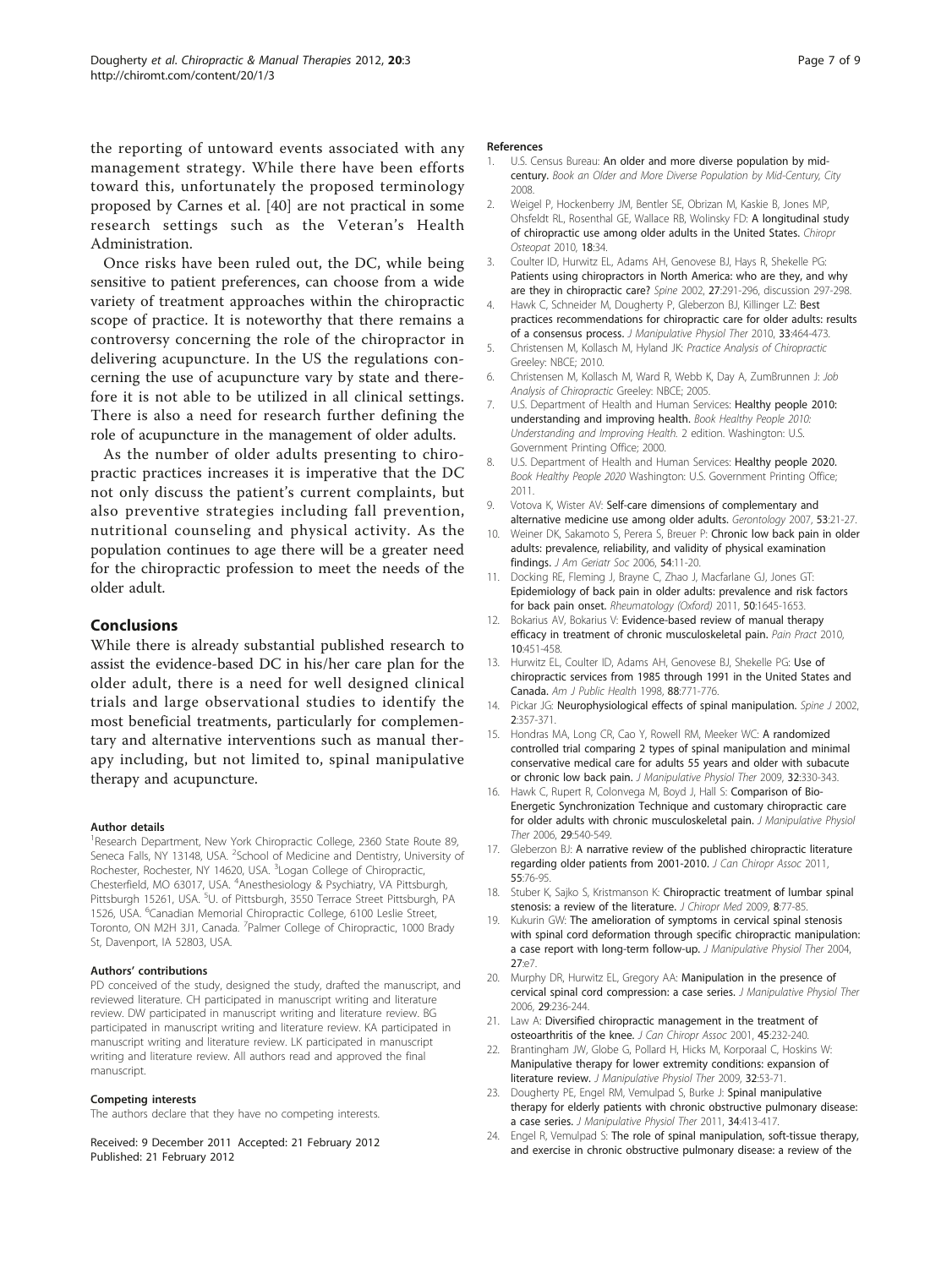<span id="page-7-0"></span>[literature and proposal of an anatomical explanation.](http://www.ncbi.nlm.nih.gov/pubmed/21838523?dopt=Abstract) J Altern Complement Med 2011, 17:797-801.

- 25. Chaibi A, Tuchin PJ: [Chiropractic spinal manipulative treatment of](http://www.ncbi.nlm.nih.gov/pubmed/22014910?dopt=Abstract) [cervicogenic dizziness using Gonstead method: a case study.](http://www.ncbi.nlm.nih.gov/pubmed/22014910?dopt=Abstract) J Chiropr Med 2011, 10:194-198.
- 26. Strunk R, Hawk C: [Effects of chiropractic care on dizziness, neck pain, and](http://www.ncbi.nlm.nih.gov/pubmed/19948306?dopt=Abstract) [balance: a single-group, preexperimental, feasibility study.](http://www.ncbi.nlm.nih.gov/pubmed/19948306?dopt=Abstract) J Chiropr Med 2009, 8:156-164.
- 27. Hawk C, Cambron JA: [Chiropractic care for older adults: effects on](http://www.ncbi.nlm.nih.gov/pubmed/19712786?dopt=Abstract) [balance, dizziness and chronic pain.](http://www.ncbi.nlm.nih.gov/pubmed/19712786?dopt=Abstract) J Manipulative Physiol Ther 2009, 32:438-447.
- 28. Hawk C, Cambron JA, Pfefer MT: [Pilot study of the effect of a limited and](http://www.ncbi.nlm.nih.gov/pubmed/19712786?dopt=Abstract) [extended course of chiropractic care on balance, chronic pain, and](http://www.ncbi.nlm.nih.gov/pubmed/19712786?dopt=Abstract) [dizziness in older adults.](http://www.ncbi.nlm.nih.gov/pubmed/19712786?dopt=Abstract) J Manipulative Physiol Ther 2009, 32:438-447.
- 29. Mykietiuk C, Wambolt M, Pillipow T, Mallay C, Gleberzon BJ: [Technique](http://www.ncbi.nlm.nih.gov/pubmed/19421351?dopt=Abstract) [Systems used by post-1980 graduates of the Canadian Memorial](http://www.ncbi.nlm.nih.gov/pubmed/19421351?dopt=Abstract) [Chiropractic College practicing in five Canadian provinces: a preliminary](http://www.ncbi.nlm.nih.gov/pubmed/19421351?dopt=Abstract) [survey.](http://www.ncbi.nlm.nih.gov/pubmed/19421351?dopt=Abstract) J Can Chiropr Assoc 2009, 53:32-39.
- 30. Bronfort G, Haas M, Evans R, Leiniger B, Triano J: [Effectiveness of manual](http://www.ncbi.nlm.nih.gov/pubmed/20184717?dopt=Abstract) [therapies: the UK evidence report.](http://www.ncbi.nlm.nih.gov/pubmed/20184717?dopt=Abstract) Chiropr Osteopat 2010, 18:3.
- 31. Hawk C, Khorsan R, Lisi AJ, Ferrance RJ, Evans MW: [Chiropractic care for](http://www.ncbi.nlm.nih.gov/pubmed/17604553?dopt=Abstract) [nonmusculoskeletal conditions: a systematic review with implications for](http://www.ncbi.nlm.nih.gov/pubmed/17604553?dopt=Abstract) [whole systems research.](http://www.ncbi.nlm.nih.gov/pubmed/17604553?dopt=Abstract) J Altern Complement Med 2007, 13:491-512.
- 32. Rédly M: The effects of chiropractic care on a patient with chronic constipation. J Can Chiropr Assoc 2001, 45:185-192.
- 33. Rowell R, Lawrence DJ, Hawk C: Relief of depressive symptoms in an elderly patient with low back pain [case report]. Clin Chiropr 2006, 9:34-38.
- 34. Dougherty P, Killinger L: Role of chiropractic in a long-term care setting. Long-Term Care Interface 2005, 6:33-38.
- 35. Elster EL: [Upper cervical chiropractic management of a patient with](http://www.ncbi.nlm.nih.gov/pubmed/11050615?dopt=Abstract) Parkinson'[s disease: a case report.](http://www.ncbi.nlm.nih.gov/pubmed/11050615?dopt=Abstract) J Manipulative Physiol Ther 2000, 23:573-577.
- 36. Dougherty P, Lawrence D: Chiropractic care of musculoskeletal pain in multiple sclerosis patients. Clin Chiropr 2005, 8:57-65.
- 37. Noll DR, Degenhardt BF, Fossum C, Hensel K: [Clinical and research](http://www.ncbi.nlm.nih.gov/pubmed/18806080?dopt=Abstract) [protocol for osteopathic manipulative treatment of elderly patients with](http://www.ncbi.nlm.nih.gov/pubmed/18806080?dopt=Abstract) [pneumonia.](http://www.ncbi.nlm.nih.gov/pubmed/18806080?dopt=Abstract) J Am Osteopath Assoc 2008, 108:508-516.
- 38. Zhang J, Haselden P, Tepe R: A [case series of reduced urinary](http://www.ncbi.nlm.nih.gov/pubmed/19674678?dopt=Abstract) [incontinence in elderly patients following chiropractic manipulation.](http://www.ncbi.nlm.nih.gov/pubmed/19674678?dopt=Abstract) J Chiropr Med 2006, 5:88-91.
- 39. Dougherty P, Karuza J, Savino D: [Adverse event reporting in a federally](http://www.ncbi.nlm.nih.gov/pubmed/22107822?dopt=Abstract) [funded randomized clinical trial.](http://www.ncbi.nlm.nih.gov/pubmed/22107822?dopt=Abstract) American Public Health Association Annual Meeting; November 7-11, 2009 Philadelphia: American Public Health Association; 2009.
- 40. Carnes D, Mullinger B, Underwood M: [Defining adverse events in manual](http://www.ncbi.nlm.nih.gov/pubmed/19443262?dopt=Abstract) [therapies: a modified Delphi consensus study.](http://www.ncbi.nlm.nih.gov/pubmed/19443262?dopt=Abstract) Man Ther 2010, 15:2-6.
- 41. Triano J, Schultz AB: Loads transmitted during lumbosacral spinal manipulative therapy. Spine (Phila Pa 1976) 1997, 22:1955-1964.
- 42. Killinger LZ: [Chiropractic and geriatrics: a review of the training, role, and](http://www.ncbi.nlm.nih.gov/pubmed/15182879?dopt=Abstract) [scope of chiropractic in caring for aging patients.](http://www.ncbi.nlm.nih.gov/pubmed/15182879?dopt=Abstract) Clin Geriatr Med 2004, 20:223-235.
- 43. Weiner DK, Rudy TE, Glick RM, Boston JR, Lieber SJ, Morrow LA, Taylor S: [Efficacy of percutaneous electrical nerve stimulation for the treatment](http://www.ncbi.nlm.nih.gov/pubmed/12752833?dopt=Abstract) [of chronic low back pain in older adults.](http://www.ncbi.nlm.nih.gov/pubmed/12752833?dopt=Abstract) J Am Geriatr Soc 2003, 51:599-608.
- 44. Weiner DK, Perera S, Rudy TE, Glick RM, Shenoy S, Delitto A: [Efficacy of](http://www.ncbi.nlm.nih.gov/pubmed/18930352?dopt=Abstract) [percutaneous electrical nerve stimulation and therapeutic exercise for](http://www.ncbi.nlm.nih.gov/pubmed/18930352?dopt=Abstract) [older adults with chronic low back pain: a randomized controlled trial.](http://www.ncbi.nlm.nih.gov/pubmed/18930352?dopt=Abstract) Pain 2008, 140:344-357.
- 45. Weiner DK, Ernst E: [Complementary and alternative approaches to the](http://www.ncbi.nlm.nih.gov/pubmed/15218409?dopt=Abstract) [treatment of persistent musculoskeletal pain.](http://www.ncbi.nlm.nih.gov/pubmed/15218409?dopt=Abstract) Clin J Pain 2004, 20:244-255.
- 46. Sebastian RS, Cleveland LE, Goldman JD, Moshfegh AJ: [Older adults who](http://www.ncbi.nlm.nih.gov/pubmed/17659898?dopt=Abstract) [use vitamin/mineral supplements differ from nonusers in nutrient intake](http://www.ncbi.nlm.nih.gov/pubmed/17659898?dopt=Abstract) [adequacy and dietary attitudes.](http://www.ncbi.nlm.nih.gov/pubmed/17659898?dopt=Abstract) J Am Diet Assoc 2007, 107:1322-1332.
- 47. Ahmed T, Haboubi N: [Assessment and management of nutrition in older](http://www.ncbi.nlm.nih.gov/pubmed/20711440?dopt=Abstract) [people and its importance to health.](http://www.ncbi.nlm.nih.gov/pubmed/20711440?dopt=Abstract) Clin Interv Aging 2010, 5:207-216.
- Chernoff R: [Nutrition and health promotion in older adults.](http://www.ncbi.nlm.nih.gov/pubmed/11730237?dopt=Abstract) J Gerontol A Biol Sci Med Sci 2001, 56(Spec No 2):47-53.
- 49. Bartali B, Semba RD, Frongillo EA, Varadhan R, Ricks MO, Blaum CS, Ferrucci L, Guralnik JM, Fried LP: [Low micronutrient levels as a predictor](http://www.ncbi.nlm.nih.gov/pubmed/17130386?dopt=Abstract)

[of incident disability in older women.](http://www.ncbi.nlm.nih.gov/pubmed/17130386?dopt=Abstract) Arch Intern Med 2006, 166:2335-2340.

- 50. Mackowiak ED, Bernstein Y, Paul SH: [The adult vitamin and mineral](http://www.ncbi.nlm.nih.gov/pubmed/20511176?dopt=Abstract) [supplement maze.](http://www.ncbi.nlm.nih.gov/pubmed/20511176?dopt=Abstract) Consult Pharm 2010, 25:234-240.
- 51. Park S, Johnson M, Fischer JG: [Vitamin and mineral supplements: barriers](http://www.ncbi.nlm.nih.gov/pubmed/19042577?dopt=Abstract) [and challenges for older adults.](http://www.ncbi.nlm.nih.gov/pubmed/19042577?dopt=Abstract) J Nutr Elder 2008, 27:297-317
- 52. Buhr G, Bales CW: [Nutritional supplements for older adults: review and](http://www.ncbi.nlm.nih.gov/pubmed/19234992?dopt=Abstract) [recommendations-part I.](http://www.ncbi.nlm.nih.gov/pubmed/19234992?dopt=Abstract) J Nutr Elder 2009, 28:5-29.
- Kalyani RR, Stein B, Valiyil R, Manno R, Maynard JW, Crews DC: [Vitamin D](http://www.ncbi.nlm.nih.gov/pubmed/20579169?dopt=Abstract) [treatment for the prevention of falls in older adults: systematic review](http://www.ncbi.nlm.nih.gov/pubmed/20579169?dopt=Abstract) [and meta-analysis.](http://www.ncbi.nlm.nih.gov/pubmed/20579169?dopt=Abstract) J Am Geriatr Soc 2010, 58:1299-1310.
- 54. Bailey RL, Gahche JJ, Lentino CV, Dwyer JT, Engel JS, Thomas PR, Betz JM, Sempos CT, Picciano MF: [Dietary supplement use in the United States,](http://www.ncbi.nlm.nih.gov/pubmed/21178089?dopt=Abstract) [2003-2006.](http://www.ncbi.nlm.nih.gov/pubmed/21178089?dopt=Abstract) J Nutr 2011, 141:261-266.
- 55. Qato DM, Alexander GC, Conti RM, Johnson M, Schumm P, Lindau ST: [Use](http://www.ncbi.nlm.nih.gov/pubmed/19109115?dopt=Abstract) [of prescription and over-the-counter medications and dietary](http://www.ncbi.nlm.nih.gov/pubmed/19109115?dopt=Abstract) [supplements among older adults in the United States.](http://www.ncbi.nlm.nih.gov/pubmed/19109115?dopt=Abstract) JAMA 2008, 300:2867-2878.
- 56. Carey TS, Freburger JK, Holmes GM, Castel L, Darter J, Agans R, Kalsbeek W, Jackman A: A long way to go: practice patterns and evidence in chronic low back pain care. Spine (Phila Pa 1976) 2009, 34:718-724.
- 57. Keysor JJ, Brembs A: [Exercise: necessary but not sufficient for improving](http://www.ncbi.nlm.nih.gov/pubmed/21252681?dopt=Abstract) [function and preventing disability?](http://www.ncbi.nlm.nih.gov/pubmed/21252681?dopt=Abstract) Curr Opin Rheumatol 2011, 23:211-218.
- 58. Reid KF, Naumova EN, Carabello RJ, Phillips EM, Fielding RA: [Lower](http://www.ncbi.nlm.nih.gov/pubmed/18615232?dopt=Abstract) [extremity muscle mass predicts functional performance in mobility](http://www.ncbi.nlm.nih.gov/pubmed/18615232?dopt=Abstract)[limited elders.](http://www.ncbi.nlm.nih.gov/pubmed/18615232?dopt=Abstract) J Nutr Health Aging 2008, 12:493-498.
- Mangione KK, Miller AH, Naughton IV: [Cochrane review: Improving](http://www.ncbi.nlm.nih.gov/pubmed/21123213?dopt=Abstract) [physical function and performance with progressive resistance strength](http://www.ncbi.nlm.nih.gov/pubmed/21123213?dopt=Abstract) [training in older adults.](http://www.ncbi.nlm.nih.gov/pubmed/21123213?dopt=Abstract) Phys Ther 2010, 90:1711-1715.
- 60. Liu CJ, Latham N: [Can progressive resistance strength training reduce](http://www.ncbi.nlm.nih.gov/pubmed/20476841?dopt=Abstract) [physical disability in older adults? A meta-analysis study.](http://www.ncbi.nlm.nih.gov/pubmed/20476841?dopt=Abstract) Disabil Rehabil 2011, 33:87-97.
- 61. Latham N, Liu CJ: [Strength training in older adults: the benefits for](http://www.ncbi.nlm.nih.gov/pubmed/20699165?dopt=Abstract) [osteoarthritis.](http://www.ncbi.nlm.nih.gov/pubmed/20699165?dopt=Abstract) Clin Geriatr Med 2010, 26:445-459.
- 62. Hicks GE, Benvenuti F, Fiaschi V, Lombardi B, Segenni L, Stuart M, Pretzer-Aboff I, Gianfranco G, Macchi C: [Adherence to a community-based](http://www.ncbi.nlm.nih.gov/pubmed/21750458?dopt=Abstract) [exercise program is a strong predictor of improved back pain status in](http://www.ncbi.nlm.nih.gov/pubmed/21750458?dopt=Abstract) [older adults: an observational study.](http://www.ncbi.nlm.nih.gov/pubmed/21750458?dopt=Abstract) Clin J Pain 2012, 28(3):195-203.
- 63. Bronfort G, Maiers MJ, Evans RL, Schulz CA, Bracha Y, Svendsen KH, Grimm RH Jr, Owens EF Jr, Garvey TA, Transfeldt EE: [Supervised exercise,](http://www.ncbi.nlm.nih.gov/pubmed/21622028?dopt=Abstract) [spinal manipulation, and home exercise for chronic low back pain: a](http://www.ncbi.nlm.nih.gov/pubmed/21622028?dopt=Abstract) [randomized clinical trial.](http://www.ncbi.nlm.nih.gov/pubmed/21622028?dopt=Abstract) Spine J 2011, 11:585-598.
- Standaert CJ, Friedly J, Erwin MW, Lee MJ, Rechtine G, Henrikson NB, Norvell DC: Comparative effectiveness of exercise, acupuncture, and spinal manipulation for low back pain. Spine (Phila Pa 1976) 2011, 36: S120-S130.
- 65. Michael YL, Whitlock EP, Lin JS, Fu R, O'Connor EA, Gold R: [Primary care](http://www.ncbi.nlm.nih.gov/pubmed/21173416?dopt=Abstract)[relevant interventions to prevent falling in older adults: a systematic](http://www.ncbi.nlm.nih.gov/pubmed/21173416?dopt=Abstract) evidence [review for the U.S. Preventive services task force.](http://www.ncbi.nlm.nih.gov/pubmed/21173416?dopt=Abstract) Ann Intern Med 2010, 153:815-825.
- 66. de Kam D, Smulders E, Weerdesteyn V, Smits-Engelsman BC: [Exercise](http://www.ncbi.nlm.nih.gov/pubmed/19421702?dopt=Abstract) [interventions to reduce fall-related fractures and their risk factors in](http://www.ncbi.nlm.nih.gov/pubmed/19421702?dopt=Abstract) [individuals with low bone density: a systematic review of randomized](http://www.ncbi.nlm.nih.gov/pubmed/19421702?dopt=Abstract) [controlled trials.](http://www.ncbi.nlm.nih.gov/pubmed/19421702?dopt=Abstract) Osteoporos Int 2009, 20:2111-2125.
- 67. Liu CJ, Latham N: [Adverse events reported in progressive resistance](http://www.ncbi.nlm.nih.gov/pubmed/20801270?dopt=Abstract) [strength training trials in older adults: 2 sides of a coin.](http://www.ncbi.nlm.nih.gov/pubmed/20801270?dopt=Abstract) Arch Phys Med Rehabil 2010, 91:1471-1473.
- 68. Tse MM, Pun SP, Benzie IF: [Pain relief strategies used by older people](http://www.ncbi.nlm.nih.gov/pubmed/15707441?dopt=Abstract) [with chronic pain: an exploratory survey for planning patient-centred](http://www.ncbi.nlm.nih.gov/pubmed/15707441?dopt=Abstract) [intervention.](http://www.ncbi.nlm.nih.gov/pubmed/15707441?dopt=Abstract) J Clin Nurs 2005, 14:315-320.
- 69. Sibley KM, Straus SE, Inness EL, Salbach NM, Jaglal SB: [Balance assessment](http://www.ncbi.nlm.nih.gov/pubmed/21868613?dopt=Abstract) [practices and use of standardized balance measures among Ontario](http://www.ncbi.nlm.nih.gov/pubmed/21868613?dopt=Abstract) [physical therapists.](http://www.ncbi.nlm.nih.gov/pubmed/21868613?dopt=Abstract) Phys Ther 2011, 91:1583-1591.
- 70. Hurwitz EL, Morgenstern H, Chiao C: [Effects of recreational physical](http://www.ncbi.nlm.nih.gov/pubmed/16186460?dopt=Abstract) [activity and back exercises on low back pain and psychological distress:](http://www.ncbi.nlm.nih.gov/pubmed/16186460?dopt=Abstract) [findings from the UCLA Low Back Pain Study.](http://www.ncbi.nlm.nih.gov/pubmed/16186460?dopt=Abstract) Am J Public Health 2005, 95:1817-1824.
- 71. Tinetti ME: [Clinical practice. Preventing falls in elderly persons.](http://www.ncbi.nlm.nih.gov/pubmed/12510042?dopt=Abstract) N Engl J Med 2003, 348:42-49.
- 72. Lajoie Y, Gallagher SP: [Predicting falls within the elderly community:](http://www.ncbi.nlm.nih.gov/pubmed/14599700?dopt=Abstract) [comparison of postural sway, reaction time, the Berg balance scale and](http://www.ncbi.nlm.nih.gov/pubmed/14599700?dopt=Abstract)